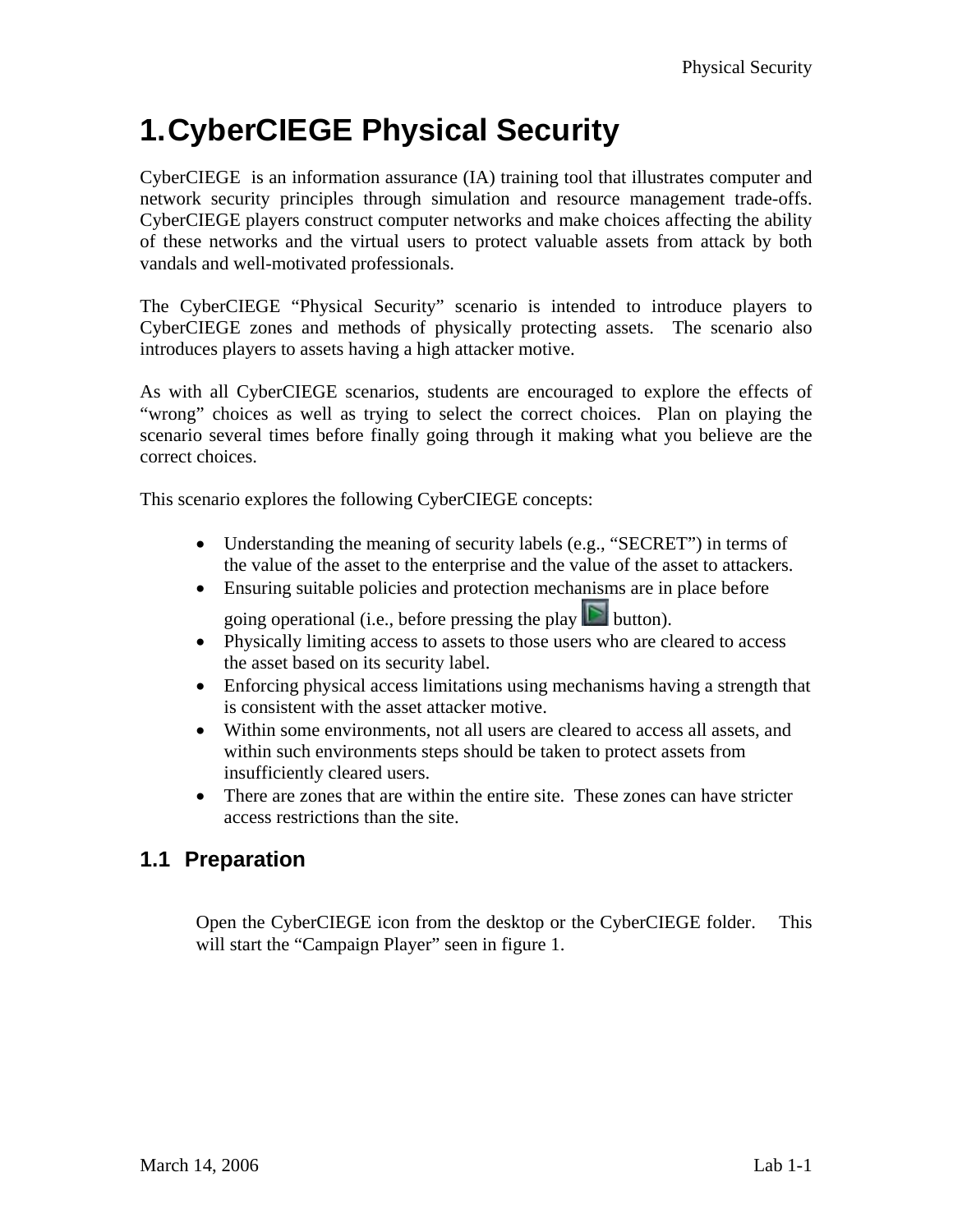

**Figure 1: Select Physical Security and Click Play** 

Select the "Physical Security" scenario and then click the "Play" button.

## **1.2 Play**

#### **1.2.1 Fly Around and Explore the Office**

- Click the OK button in the initial briefing.
- Press the "k" key to view keyboard shortcuts